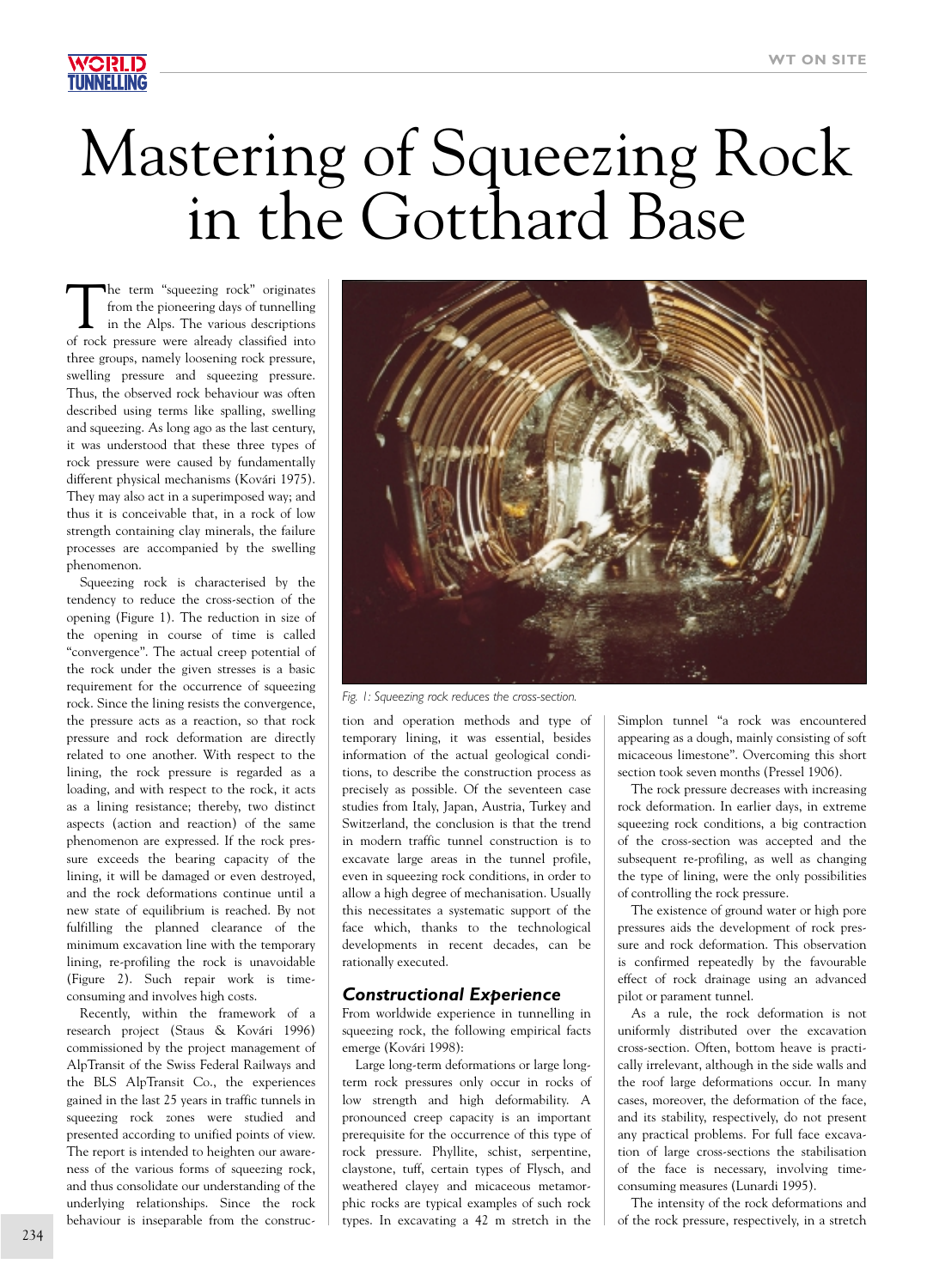

*Fig. 2: Reprofiling of the rock is unavoidable.*

of squeezing rock usually varies considerably. For the same excavation support, the same depth of overburden and the same lithological type, often sudden changes of convergence of several magnitudes difference may be observed over a short distance. This is one of the main reasons for setbacks, which in some cases may occur despite wide experience and a well-founded knowledge of the engineers in charge.

The influence of the depth of overburden on the types of rock pressure could not, up till now, be empirically observed in an unambiguous way. The reason for this is that the changing deformation properties and strength properties have a much greater influence on convergence and pressure than the overburden effect. Thus our knowledge of the unfavourable influence of overburden is based on theory.

Finally, we would like at this point to draw attention to the following:

Firstly, it is not possible to give a precise quantitative definition of the term "squeezing rock". There is agreement, however, that the time effect is one of the most pronounced and unmistakable characteristics of squeezing rock. It is governed – as explained above – by the combined action of the rock properties, the pore water pressures and the depth of overburden.

Secondly, in overcoming a stretch of squeezing rock, it is particularly important to have a correctly formulated contract between the client and the contractor. This is understandable, since the costs per tunnel metre are high and the rate of advance is slow.

# *Squeezing Rock Phenomenon*

The first theoretical works to explain the phenomenon of squeezing rock are closely

related to the construction of the approximately 20 km long Simplon Tunnel, which has a maximum depth of overburden of 2,100 m. The Simplon Tunnel I was constructed in the period 1898 – 1906, and Simplon Tunnel II between 1912 and 1921. The long construction time for the second tunnel was due to the European war. The Alpine geologist Heim warned in an article (1878) that was much acclaimed by professional colleagues at the time, that, in his opinion, insuperable difficulties would be encountered when tunnelling at great depth. He maintained that "for each rock one needed to envisage a column so high that its weight exceeded the strength of the rock and therefore the foot of the column would be crushed. Depending on the strength of the rock this column will be higher or lower, but the envisaged conditions would always occur." Under "strength" Heim understood the uniaxial strength of the rock (Kastner 1962). He believed that reaching this strength, "hydrostatic conditions" would dominate and he coined the term "latent plasticity". Further, he assumed that "the internal friction would be so reduced under the all round pressure that a stress redistribution would occur without cleavage and the rock begins to flow, just like ice flows in a glacier (Heim 1878). The material would try to flow into the tunnel opening. From this he concluded that, beyond a certain critical depth, depending on the type of rock, the tunnel construction work would become impossible to control technically. It was Wiesmann (1912), one of the chief supervising engineers on the construction of the Simplon Tunnel, who discovered the error in the reasoning of Heim. Firstly, for the behaviour of the rock surrounding the tunnel it is not the uniaxial, but the triaxial, compressive strength that applies: "The bearing capacity of enclosed bodies, this is the governing rock strength". He could already consult the results of the von Kármán's (1911) triaxial tests on marble from the year 1905. Secondly, the behaviour of a rock in a plastic state cannot be compared to that of a fluid. In a viscous (Newtonian) fluid it is only a question of time until a hydrostatic stress state develops. Due to internal (Coulomb) friction, however, rocks behave quite differently. After the creep and relaxation processes fade away there remains, due to the cohesion and internal friction, a deviatoric component of stress state which allows a difference in principal stresses – for axisymmetrical conditions between the radial and tangential stresses – in the rock surrounding a tunnel. As one of the first, Wiesmann recognised the significance of the stress redistribution in the vicinity of an underground opening, as well as the influence of the failure state on the stress redistribution, in that he called the zone of rock affected by stress redistribution a "protective zone".



Wiesmann argued in a qualitative way, basing his considerations on experience known to him of tunnelling in squeezing rock, on the findings from triaxial tests and on the stress conditions in an elastic plate containing a hole under in-plane loading. He recognised, and also gave clear reasons for, the relationship between rock pressure and deformation: "With each fraction of a millimetre with which the rock mass moves, the amount of pressure acting (on a lining) decreases".

The first computational model for describing the stress redistribution in a plate with a hole in it taking into account a failure criterion comes from the bridge engineer Maillart (1923), who in 1923 considered the idea of a "protective zone" to be outdated. In fact, this represents a considerable scientific advance, to speak of separate plastic and elastic regions, whereby the rock mass is stressed to the limit of its triaxial strength or where this is no longer the case. From Maillart we also get the pregnant formulation "As long as we require a tunnel lining, which can withstand an external rock pressure, the strength of the rock will be increased and thus enabled to develop a self-carrying capacity". The subsequent internationally well established theoretical developments led to the "characteristic line method", which permits quantitative assessment of the rock pressure. Under characteristic line, one understands the functional relationship between the radial displacement at the edge of a hole and the resisting force acting there. Thus, the characteristic line is limited purely theoretically to the axisymmetric conditions: this applies both to the cross-sectional shape (circle) and to the material properties (homogeneity, isotropy), the primary state of stress (hydrostatic condition) and the lining resistance. For a detailed analytical derivation of the characteristic line see references (Fritz 1981, Kovári 1986, Brown 1983, Panet 1995).

The first works on its practical application to the determination of the rock pressure come from Mohr (1964) and Lombardi (1971). In 1964, Pacher proposed a characteristic line of a special kind, which should enable the tunnelling engineer to optimise the lining resistance. Müller (1978) spoke of the "Pacher concept of the deliberate stress relaxation, to achieve a minimum of lining thickness for temporary lining". He maintains that "the theory of the overall concept of the New Austrian Tunnelling Method (NATM) is based on Pacher's characteristic line for linings". In 1994 Kovári raised objections to such a theory and clearly showed that the optimisation of the lining resistance following NATM is fundamentally flawed, since its requirement of having a trough-shaped rock characteristic line according to Pacher has no proper theoretical basis (Kovari 1994). Kolymbas (1998), in a recently published text book in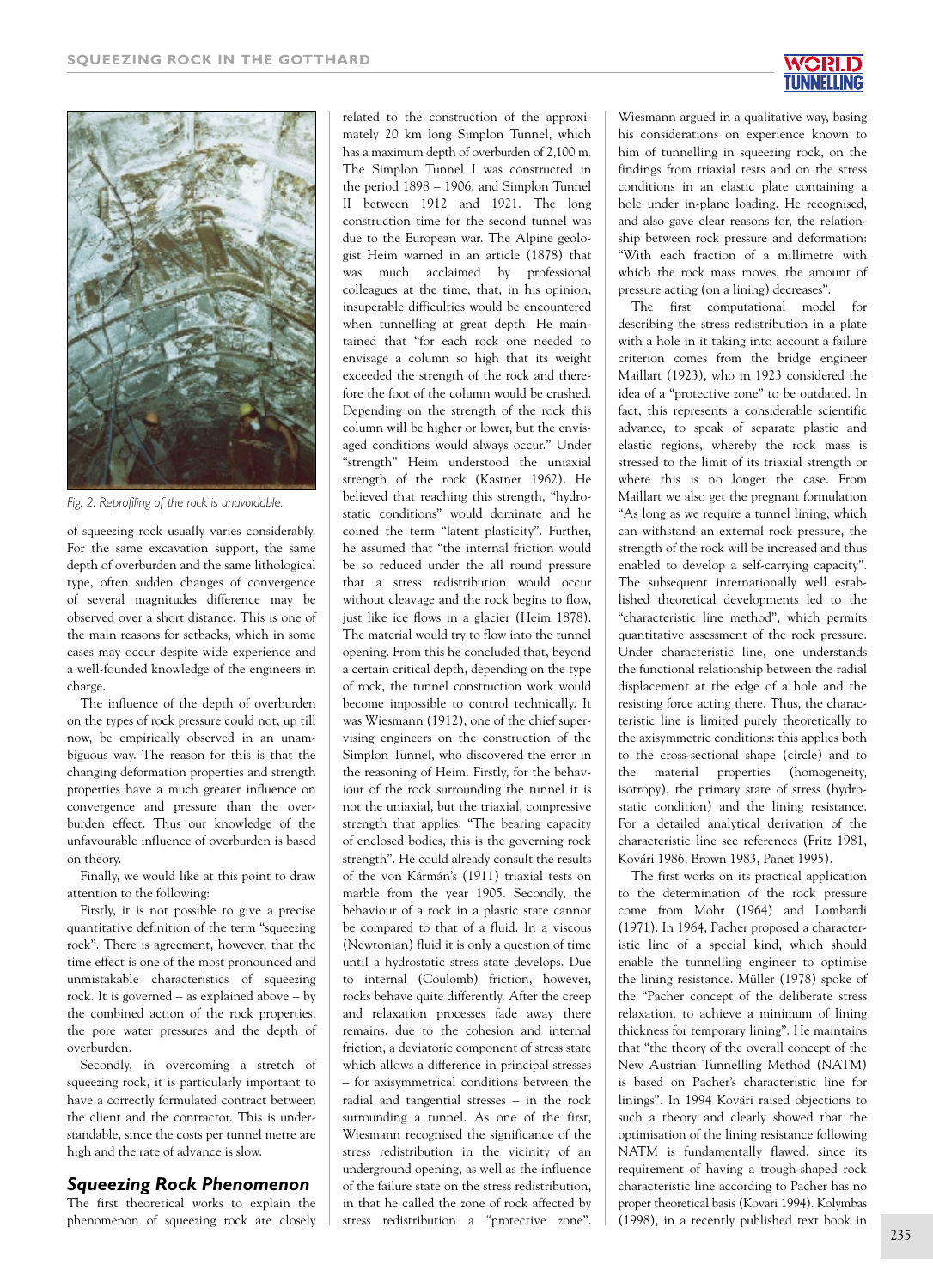



*Fig. 3: Longitudinal geological profile of the Gotthard Base tunnel.*

his chapter on NATM supports the Pacher curve, in that he writes, it is reasonable, although it could not up till now be verified by measurements or numerical simulations. Thereby, Kolymbas justifies those who have always doubted the reports of Rabcewicz, Müller and others regarding the alleged use of the Pacher curve for model projects of NATM. The realisation of the large recently planned projects in the Alps makes the retraction of the claims of NATM more urgent than ever.

# *Squeezing Rock in the Gotthard Base*

The overall project of the Gotthard Base Tunnel has been described in detail elsewhere (Gehriger 1994, Kovári 1995, Zbinden 1997), which is why we restrict ourselves here to a summary of the basic elements.

The 57 km long Gotthard Base Tunnel forms together with the 34.5 km long Lötschberg Base Tunnel the heart of the AlpTransit project, which was accepted by a clear majority in two Swiss referendums. The project offers the possibility of moving the greater part of the cross-alpine freight traffic from road to rail and to ensure the connection of Switzerland to the European High Performance Rail Network for passenger traffic. The trains will pass below the Alps at a maximum gradient of 1.25 % at depths of up to 2,300 m. Due to the increased speed for passengers and freight in both base tunnels the system is like that of a flat railway system.

For the base tunnel, a system comprising two single-track tunnels with cross connections and the possibility of a change of track was chosen. Two multi-functional stations allow, amongst other things, an emergency stop and can be reached from outside by means of access tunnels and a vertical shaft; the latter serves during the construction phase as a point of intermediate attack. The vertical shaft in the vicinity of the village of Sedrun is situated in a zone of rock with favourable rock properties, has a depth of 800 m and an inner diameter of 7.5 m. The sinking of this blind shaft was begun in 1998 and completed in February, 2000.

# *Geology*

In Figure 3 the longitudinal geological profile is shown. Besides the Aar-Massif, which will also be penetrated by the Lötschberg Tunnel in its southern section, the Gotthard Base Tunnel will pass through further complex crystalline rocks: the Middle Tavetsch Massif, the Gotthard-Massif and the Pennine Gneiss Zone; they consist predominantly of granite, gneiss and schist or slate. Of special importance are the long stretches in the Middle Tavetsch Massif (MTM) and in the Clavaniev Zone (CZ) bordering in the northern part, where rocks of low strength and high deformability are expected (Figure 4).

The old crystalline Middle Tavetsch Massif consists of highly varying rock types: gneisses to a succession of steep zones of soft phyllites and schists. In the period 1995-97 two deep trial boreholes were sunk in the southern and northern parts of the Middle Tavetsch Massif to a depth of almost 2,000 m (Figure 4). They supplement three older shorter boreholes and both reached to below the level of Gotthard Base Tunnel. In the southern part of the Middle Tavetsch Massif, with the start of the construction of the two access tunnels to the top of the blind shaft in Sedrun over a length of 1.3 km, the first *in situ* information could be obtained; it was shown that the rock encountered so far is better than was predicted. In the northern part, on the other hand, a more unfavourable distribution of the

rock properties must be reckoned with than originally predicted: about 70% of a zone of 1.1 km width consists of weak rocks, including kakiritic phyllite (a rock reduced to a loose condition during the formation of the mountains; formerly the term mylonite was employed). Our subsequent discussion concentrates on this stretch as well as the conditions in the above mentioned Clavaniev Zone, which consists of clayey kakirite, phyllitic schist and gneiss types of the Aar-Massif.

# *Sedrun Concept*

The construction lot Sedrun stretches over a distance of about 6 km of the tunnel, the tunnel being driven from the foot of the shaft northwards and southwards. This lot also includes the construction of one of the technically difficult multifunctional stations. The construction concept for driving the tunnel tubes in squeezing rock is based on the carefully prepared geotechnical model of the rock, whose elements were determined using the results of trial boreholes. Important findings with regard to the mechanical properties of the rock were also given by the laboratory tests on the core samples. Of particular interest were the drained and undrained triaxial tests with accurate determination and control of the pore water pressures. Despite

*Fig. 4: Trial boreholes in the region of the Middle Tavetsch Massif.*

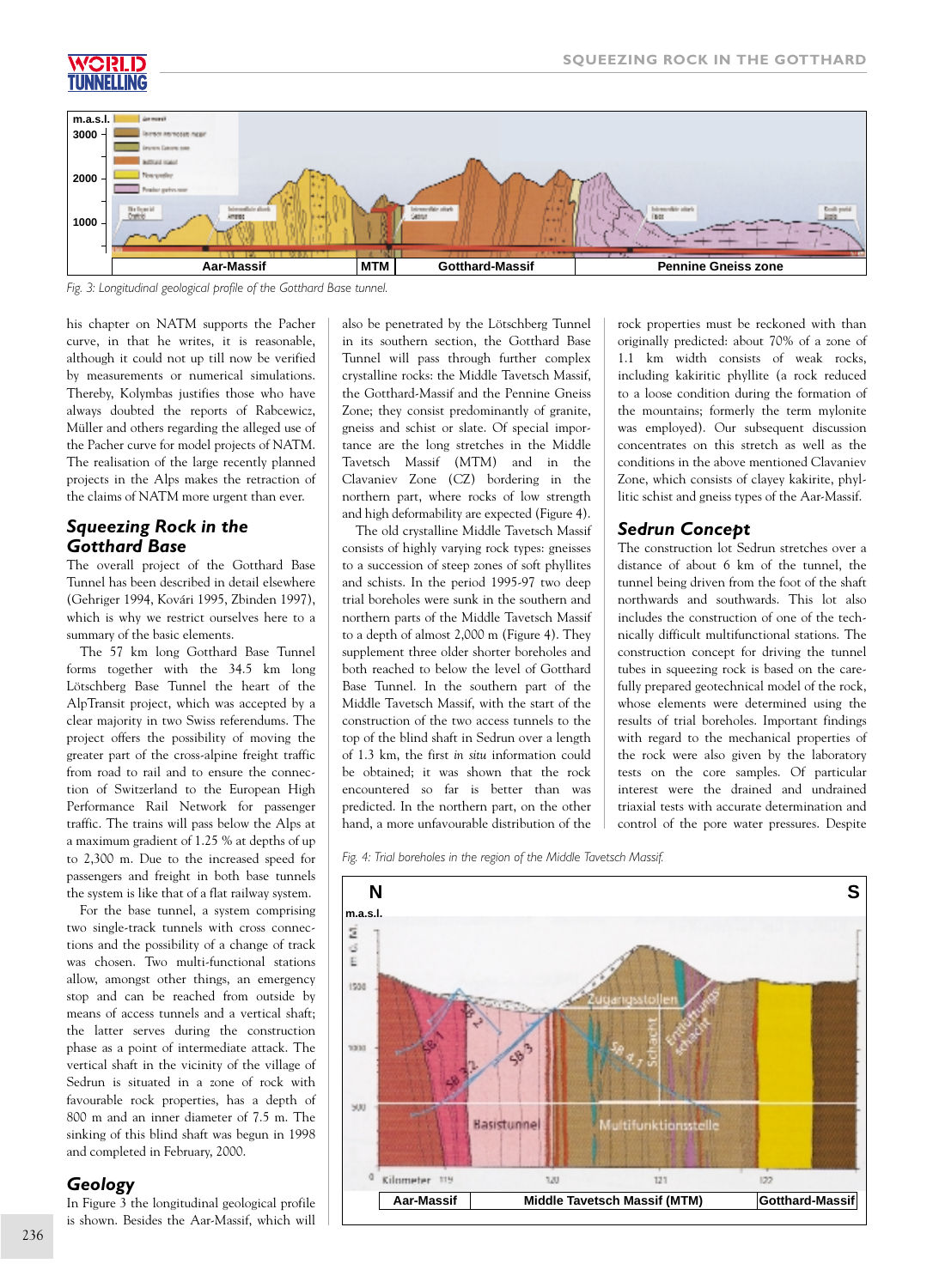the complex structure of the kakiritic phyllite remarkably uniform and useful results were obtained from the total of 39 tests carried out (Vogelhuber 1998).

The geotechnical model corresponds overall to a several hundred metre-long homogeneous, isotropic rock mass with a depth of overburden of 900 m. The rock consists of a series of qualitatively different rock zones, described by an appropriate geotechnical model. For the rock type considered to be the least favourable the following values of elastic (i.e.Young's) modulus E, angle of internal friction ( and cohesion c were assumed: E = 2 GPa, ( = 23°, c = 250 kPa (drained conditions).

In the following, we leave out a discussion of the computational investigations and mention only that the characteristic line method provides useful information on the combined action of the most important influence factors like material parameters, primary state of stress, lining thickness and the rock deformations. The influence of the pore water pressure, creep and other time-dependent effects as well as the construction stages were not investigated in the computations, since they would require a knowledge of the specific material behaviour (constitutive model) with the corresponding material parameters. The latter, however, could not be determined with sufficient reliability and accuracy for practical purposes. The limitations of numerical methods in tunnelling are not given by the computational methods at our disposal, but by the difficulty of describing the actual stress-strain relations and the primary state of stress in the rock mass.

To recognise the limitations of geological predictions in relation to the average material properties and their variability along the tunnel as well as the inadequacy of the above mentioned statical computational methods have increased the importance of the planning and design work. Selecting the shape of the cross-section, method of construction and operation as well as support measures should be made such that even in the poorest rock

zones a high degree of mechanisation for the excavation work is possible. By "poorest" zones is meant the rock regions in which, as a consequence of the excavation work, especially large deformations (inward movement of the face, reduction of the cross-section) or by their retardation or prevention the development of extremely high rock pressures can be expected. The project engineers (Ehrbar & Pfenninger 1999) were responsible for the task, based on the available information, of defining a length of the "poorest" zone, to represent it in a model and to design the corresponding normal cross-section including the construction concept. In better rock conditions the concept of the chosen procedure should retain its validity, in that the individual measures should only need to be adjusted in their intensity (reduction).

The design for the Middle Tavetsch Massif and the Clavaniev Zone has in the order of their importance the following elements (Figure 5): circular tunnel cross-section, full face excavation, uniform systematic anchoring of the face, deliberate over-excavation to accommodate the convergence, steel arch linings closed to a ring with sliding connections (Toussaint-Heintzmann), uniform radial anchoring around the cross-section as well as a closed ring of shotcrete lining in the region behind the face.

In their heaviest size the steel arch linings are chosen such that at uniform convergence two rings, one lying within the other, are given, whereby both a considerable lining resistance and a high level of safety against lateral buckling results. The shotcrete lining is to be applied after the closure of the steel arch linings and the full exploitation of the estimated convergence, respectively, to prevent a further reduction in cross-section of the tunnel opening. Lances in the roof region and the immediate support of the face guarantee safe working conditions. The length of the anchors in the face are at least 6 m, whereby this is achieved by overlapping the original 12-18 m long anchors. The final lining with a thickness of maximum 1.20 m of





### *Table 1. Squeezing rock: data on excavation and support measures*

| Tunnel excavation radius        | $5.09 - 6.54$ m           |
|---------------------------------|---------------------------|
| Over-excavation                 | $0.30 - 0.70$ m           |
| Area of full section            | $81 - 134$ m <sup>2</sup> |
| Length of round                 | 1.0 <sub>m</sub>          |
| Steel fibre reinforced concrete |                           |
| (protective layer)              | $0.05 \; \mathrm{m}$      |
| Steel arch                      | TH 44/70                  |
| spacing                         | $1.00 - 0.33$ m           |
| weight per TM                   | $2.5 - 9.4$ to            |
| Shotcrete behind face           | $0.35 - 0.50$ m           |
| Rock bolting                    |                           |
| length                          | $8 - 12 m$                |
| ultimate load                   | 320 kN                    |
| anchor per TM                   | $96 - 288$ m              |
| Anchoring of face               |                           |
| length                          | $12 - 18$ m               |
| ultimate load                   | 320 kN                    |
| anchor per TM                   | $80 - 210$ m              |
| Final lining                    | $0.30 - 1.20$ m           |

unreinforced cast-in-place concrete follows the tunnel excavation at a distance of about 300 m. Its dimensioning is based on the assumption that the temporary support in the course of the long operating life (roughly 100 years) may completely loose its statical function due to corrosion. Besides the high rock pressures the final lining has to withstand a water pressure corresponding to a height of about 100 m. Detailed investigations showed that a top heading excavation could not be carried out in the most unfavourable rock zones, which is why only full-face excavation was considered further. To back up this decision it was possible to draw upon useful Italian experience (Lunardi 1998 & 2000, Hentschel 1998).

The critical hazard scenarios, which will apply to the tunnel excavation in this zone, are collapse (instability) of the face, local spalling of the same, exceeding the planned limiting values of the convergence as well as fall of rock from the roof region. The instability of the face and inadmissible convergence are "announced" by time-dependent and forerunning rock deformations up ahead. The measurement of the distribution of the axial displacement of the face and of the radial displacement in the rock and at the boundary of the excavation provide useful indications for the current (i.e. immediate) assessment of the rock behaviour. The spatial distribution, the amount and the time variation of the rock deformation, depending on the rock conditions encountered, help to define the stepwise use of the planned safety measures. In this respect the characteristic property of squeezing rock – the creep behaviour – turns out to be an advantage for the engineer.

Table 1 shows the dimensions of the